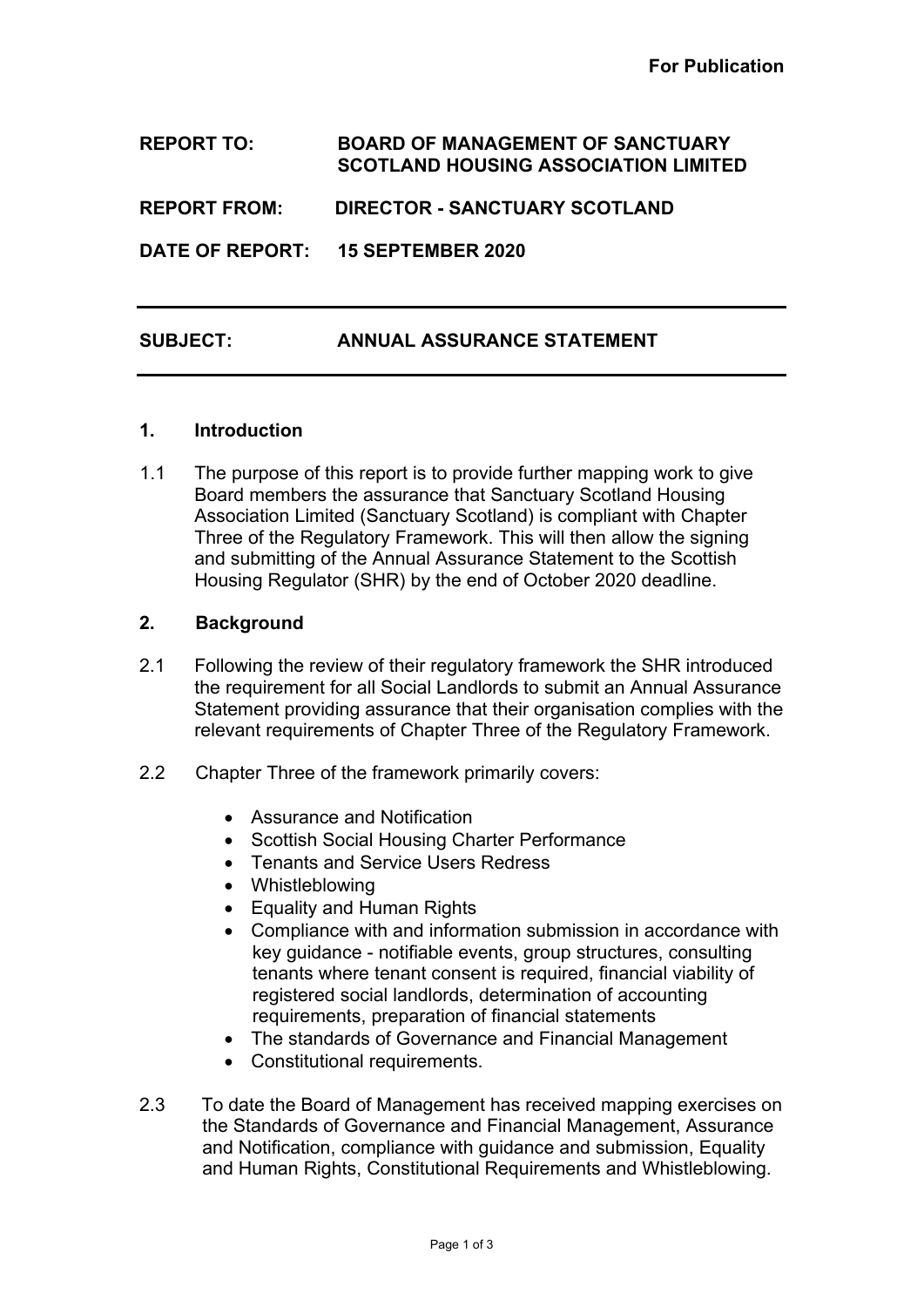All were approved as providing evidence of compliance with Chapter Three.

- 2.4 This report contains the remaining mapping exercises required on Tenant and Service Users Redress and compliance with the Scottish Social Housing Charter.
- 2.5 The toolkit produced by the Scottish Federation of Housing Associations in conjunction with the SHR has been considered in the completion of all mapping exercises.

## **3. Mapping Exercises**

- 3.1 The mapping exercises carried out on Tenant and Service Users Redress and compliance with the Scottish Social Housing Charter are contained at **Appendices 1** and **2** respectively.
- 3.2 Given the level of evidence available against each of the topics it is recommended that the Board of Management consider Sanctuary Scotland to be compliant with no items of materiality requiring to be highlighted to the SHR.

### **4. Assurance Statement submission**

- 4.1 As all mapping/self assessment exercises demonstrating compliance with Chapter Three have been completed and presented to the Board of Management, it is recommended that the draft assurance statement contained at **Appendix 3** is approved for signature by the Chairperson.
- 4.2 It was reported to the Board of Management in April 2020, that feedback had been received from the SHR confirming that they considered Sanctuary Scotland Housing Association to be compliant with Assurance Statement guidance. On this basis, the statement has been prepared with the same format and content as last year.

#### **5. Appraisal**

- 5.1 Risk management
- 5.1.1 RM 5 Governance; Sanctuary Scotland must comply with the Regulatory Framework and the mapping process mitigates the risk of meeting requirements in respect of the Annual Assurance Statement.
- 5.1.2 RM 9 Legislative / Regulatory; Signing and submission of the Annual Assurance Statement following completion of a comprehensive mapping process mitigates the risk of non compliance with SHR framework requirements
- 5.2 Impact on diversity